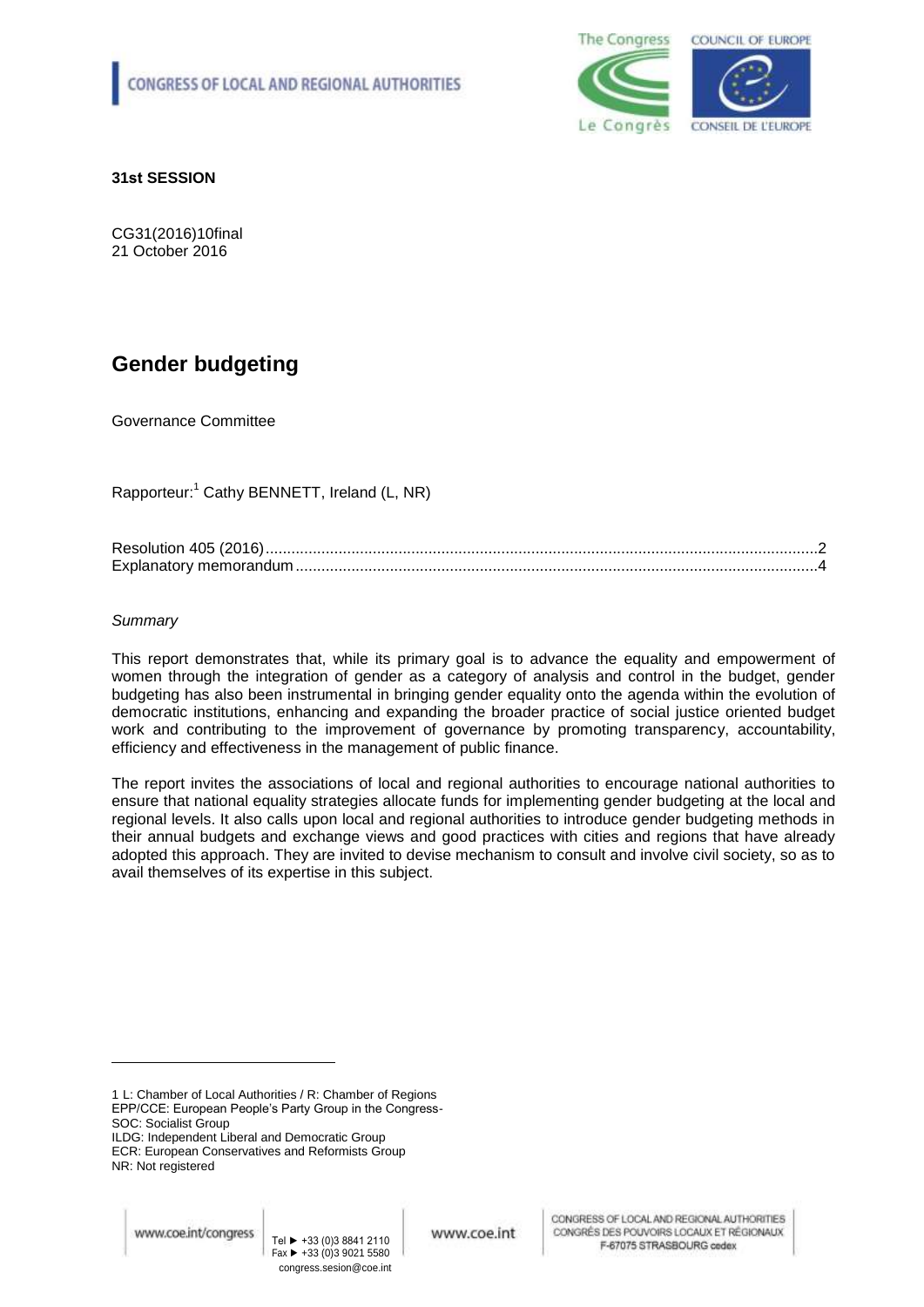# **RESOLUTION 405 (2016) <sup>2</sup>**

1. The struggle to achieve gender equality, one of the key rights enshrined in the European Convention on Human Rights, remains a huge challenge for Council of Europe member states at all levels of government. In 2006, the Ministers on Equality between Women and Men of the Council of Europe member states, stated that one of the main goals of any democratic society must be to achieve de facto gender equality and that there can be no sustainable economic development without the full participation of women.

2. In the Council of Europe 2014-2017 Gender Equality Strategy, the national and, where applicable, regional governments of the Member States have committed themselves to pursuing greater gender equality in all areas, with a particular emphasis on specific fields, notably local government, and call on the Congress to contribute to this strategy through its policies and activities (Strategic objective 5.)

3. To make measurable progress in this area requires the introduction and application of tools and institutional mechanisms, as recognised by the Committee of Ministers in its 2007 Recommendation. In this respect gender budgeting has proven to be one of the most effective tools to mainstream gender equality and to ensure a balanced gender approach to public services.

4. Gender budget analysis relies on the availability of sound data. To enable local and regional authorities to apply this tool on a wide basis requires the compilation and analysis of reliable genderdisaggregated data on a nationwide level. Officials charged with drawing up local and regional authority budgets also require gender analytic skills in order to be able to apply this data.

# 5. The Congress therefore,

*a.* Bearing in mind:

ii. the 2014-2017 Council of Europe Gender Equality Strategy;

ii. Recommendation CM/Rec(2007)17 of the Committee of Ministers to member states on gender equality standards and mechanisms;

*b.* recommends that associations of local and regional authorities:

i. encourage ministers of finance and other senior personnel engaged with budget policy and its implementation to ensure that national or, as applicable, regional, equality strategies allocate funds for implementing gender budgeting at local and regional levels;

ii. encourage national governments to ensure that their statistics offices compile sex disaggregated data in all policy areas;

iii. encourage the exploration and dissemination of tools of analysis, tools for the gender-related organisation of the budget and tools for budget accountability;

iv. encourage and support local and regional authorities to develop pilot projects to introduce gender budgeting;

v. provide or encourage training in gender analytic skills for officials charged with drawing up local and regional authority budgets;

c. recommends that local and regional authorities:

i. introduce gender budgeting methods in their annual budgets, using appropriate tools such as gender–aware policy appraisal, gender-disaggregated public expenditure and tax incidence analysis, gender-disaggregated beneficiary assessments and gender-aware budget statements;

ii. ensure that they put in place mechanisms to monitor this;

iii. exchange experience and good practice with those cities and regions which already practice this approach;

iv. devise mechanisms to consult with civil society, which has been the driver of many gender budget initiatives across and beyond Europe, so as to avail themselves of its expertise in this subject.

1

<sup>2</sup> Debated and adopted by the Congress on 20 October 2016, 2nd sitting (see Document CG31(2016)10final, rapporteur: Cathy BENNETT, Ireland (L, NR))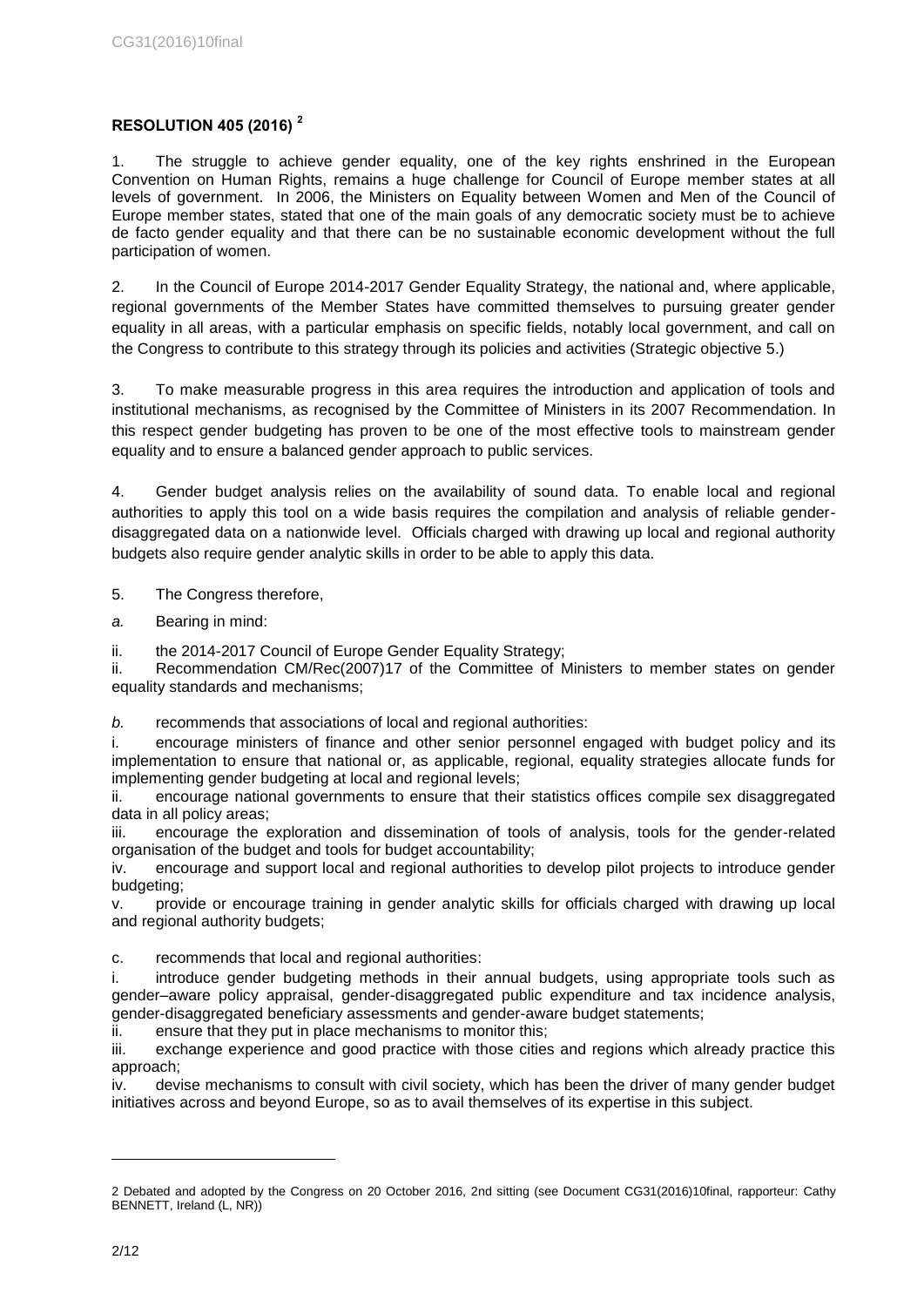# **EXPLANATORY MEMORANDUM<sup>3</sup>**

# **Contents**

| $\mathbf{III}$ |  |
|----------------|--|
|                |  |
|                |  |
|                |  |
|                |  |
|                |  |
|                |  |

# <span id="page-2-0"></span>**I. Introduction**

-

1. Gender budgeting has enjoyed a good deal of attention over the past 15 years by the full range of stakeholders seeking to advance equality between women and men and women's empowerment. The traditionally held view of the budget as a gender-neutral instrument, and the resistance of Ministries of Finance to the uptake of gender mainstreaming have given way to a broad and diverse tapestry of experimentation, adaptation and integration. At a conference in Belgium in 2001, Tony Hutton, Director, Public Management Directorate of the OECD spoke of the budget being the arena "where policy objectives are reconciled and implemented in concrete terms, thus giving effect to countries economic and political priorities". That conference brought together UN Women, the Nordic Council of Ministers and Belgium, as well as OECD. A conference outcome was the identification of a target for the adoption of gender budgeting in all Member States of the European Union by 2015. Since then, there has been a proliferation of gender budgeting initiatives across Europe.

2. Most commonly framed within the context of Gender Mainstreaming, gender budgeting's conceptual development is due in large part to the work of the Council of Europe (CoE). Following the work on the definition and framework for gender mainstreaming that has become the international standard, the Council of Europe's Steering Committee for Equality between Women and Men (CDEG) began to look more closely at methods available for implementing gender mainstreaming, and agreed that gender budgeting should be a priority, since the budget is important as a policy and planning instrument. It set up a Group of Specialists with the aim of preparing a definition of gender budgeting, a methodology for its implementation and examples of practices at local, regional and national level. That report was published in 2005<sup>4</sup>. In addition, in 2009 the CDEG commissioned a manual on the practical implementation of gender budgeting, which has gained significant currency in many member states and has been translated into a number of languages.<sup>5</sup> The European Charter for Equality of Women and Men in Local Life, adopted by the Council of European Municipalities and Regions in 2006, includes gender budgeting as a tool for the integration of the gender perspective.

3. The CoE Gender Equality Strategy 2014-2017 has as an objective, the gender mainstreaming of all its policies and measures. In addition, the CoE Committee of Ministers urges the Member States to adopt methodologies, including gender budgeting, that would expedite gender mainstreaming.

4. Committee of Ministers Recommendation (2007)17 "on gender equality standards and mechanisms" and Objective 5 of the Gender Equality Strategy refer to the aim of: "Achieving Gender Mainstreaming in all policies and measures" of the CoE. It also contains the following reference to gender budgeting : "In its Recommendation to member States on gender equality standards and mechanisms, the Council of Europe Committee of Ministers recalls the importance of adopting methodologies for the

<sup>3</sup> The rapporteur would like to thank Sheila Quinn, County Wicklow, Ireland, for her substantial contribution to this report.

<sup>4</sup> EG-S-GB (2004) RAP FIN - "Gender budgeting: Final report of the Group of specialists"

<sup>5</sup> Quinn S., 2009: Gender responsive budgeting practical implementation handbook, Council of Europe, Strasbourg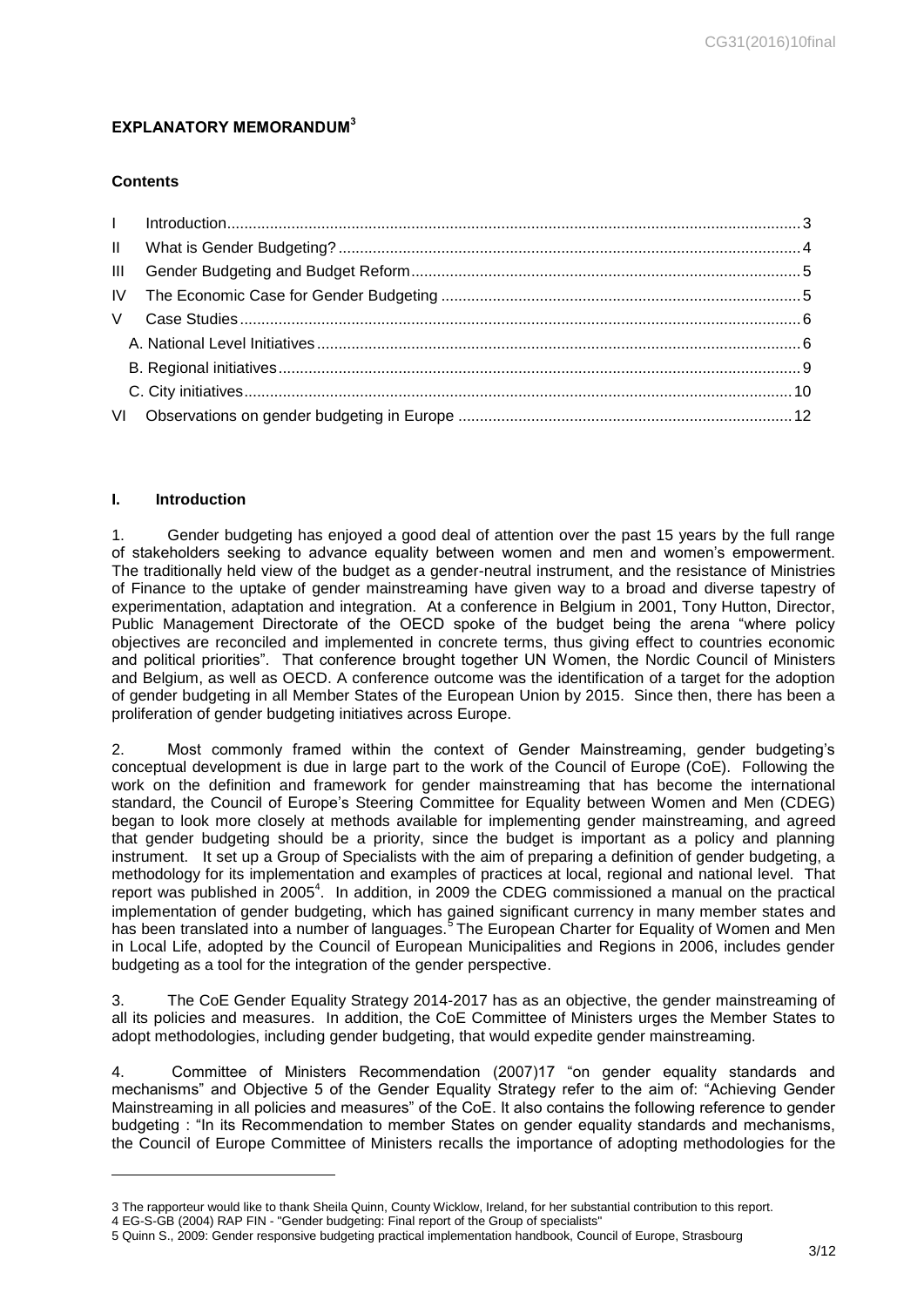implementation of the gender mainstreaming strategy, including gender budgeting, gender-based analysis and gender impact assessment. Experience shows, however, that even the most committed member States are finding it difficult to achieve gender mainstreaming".

5. Gender budgeting has been a useful tool on a number of different levels over the past years. While it's primary goal is to advance the equality and empowerment of women through the integration of gender as a category of analysis and control in the budget, gender budgeting has also been instrumental in:

- bringing gender equality onto the agenda within the evolution of democratic institutions;

- acting as a lever for the activation of civil society, especially women's representative groups:

- providing an insight into the budgetary process, which in most countries of the world is accessible only to an elite few;

- providing gender equality advocates with the skills and confidence to engage with relevant officials and decision makers in relation to budgetary matters;

- enhancing and expanding the broader practice of social justice oriented budget work that includes participatory budgeting, children's budgeting, citizen's budgets etc.;

- contributing to the improvement of governance by promoting transparency, accountability, efficiency and effectiveness in the management of public finance;

- demystifying the arena of Public Finance Management and the broader arena of finance.

6. Following the introduction above, this report will attempt to answer the question: What is gender budgeting? This will take as its starting place the definition elaborated by the CDEG Group of Specialists on Gender Budgeting. It will also attempt to address some misconceptions that have arisen. Next the report will present a number of case studies – from both national and sub-national level, from the European Union and from countries in transition. Finally, the report will provide some observations as to the benefits of using the budget as an instrument for the advancement of gender equality, as well as to the challenges.

# <span id="page-3-0"></span>**II. What is gender budgeting?**

7. Taking into account the CoE's definition of gender mainstreaming, the following definition of gender budgeting was drawn up by the CDEG's Group of Specialists on gender budgeting:

"Gender budgeting is an application of gender mainstreaming in the budgetary process. It means a gender-based assessment of budgets, incorporating a gender perspective at all levels of the budgetary process and restructuring revenues and expenditures in order to promote gender equality."

8. Thus defined, gender budgeting is integral to gender mainstreaming. If gender mainstreaming is to be effected on the ground, then the budget must come under scrutiny, alongside the scrutiny and reorientation of policy. Indeed, because of the uneven distribution of power between women and men within society as well as economic disparities, different living conditions and social roles, public budgets affect women and men in different ways. Gender budgeting seeks to make the gender impact of budgets visible and to transform them into an instrument to increase gender equality both in terms of revenues, through a gender sensitive fiscal policy, and in terms of expenditures. The gap between stated policies and their satisfactory translation into funded measures has long been recognised as a feature of the disconnect between policy making and resource allocation. It is common to all policy domains, not only that of gender equality. With its explicit focus on the budget, gender budgeting has the capacity to bridge the gap between the policy making process and the budget making process.

9. An important – and some might say radical – aspect of gender budgeting is that it brings together two sets of information and policy-makers that traditionally have been kept separate: information on gender equality and information on public finance. The gender equality policy brief is most commonly assigned to the social affairs portfolio; the public finance portfolio being considered gender neutral and value free and with no potential, therefore, to impact on gender equality. This has meant that measures to address gender inequality have not been considered within the context of public finance management. Gender budgeting has changed this governance paradigm and has demonstrated not only the validity, but also the necessity of bringing gender equality issues into budgetary arenas. Importantly, gender budgeting has proven to be an important mechanism for ensuring greater consistency between economic goals and social commitments. Framing gender equality issues in the terms of economic discourse, has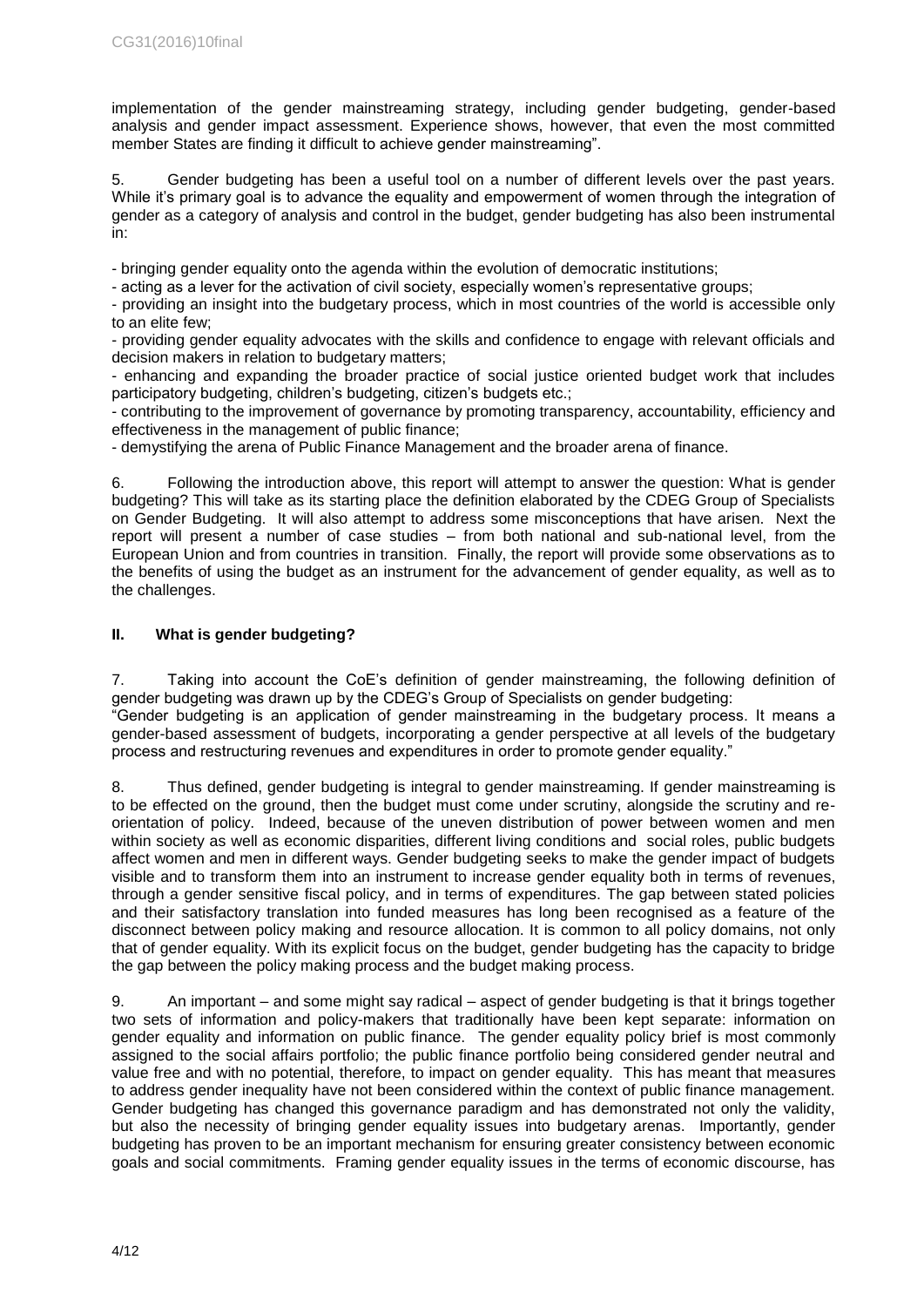the effect of 'liberating' gender from the arena of 'soft' social issues "to the level of macroeconomics, which is often thought of as technical, value-free and gender-neutral."<sup>6</sup>

### <span id="page-4-0"></span>**III. Gender budgeting and budget reform**

10. While gender mainstreaming is the main policy framework for the implementation of gender budgeting, mainstream budget reform initiatives in a number of jurisdictions have provided workable entry points for the inclusion of gender as an additional category of analysis and control. Of the many public sector reforms in relation to budgeting in the last decade, those that deal with the issue of performance have had the most impact. At a basic level, it is about the inclusion of performance information in the budget with the view of helping decision makers assess how different programmes contribute to the achievement of the government's policies and priorities. The development of performance information has been a long-term, widespread and evolving trend. Currently, most OECD countries present performance objectives to parliament and the public in either government-wide performance plans or ministerial or agency plans.<sup>7</sup>

11. At its most basic logic, gender budgeting is about improving the outcomes of public finance policy- specifically gender equality outcomes. It is in effect a people-centred approach to the formulation and execution of budget. As such, it is a strategy that is complementary to other budget reform and improvement processes being undertaken by many governments across Europe and beyond.<sup>8</sup> Motivated by concerns of accountability and efficiency, the trend is to move away from a budgetary system that focuses on inputs to one that focuses on outcomes or results.<sup>9</sup> Planning for outcomes and measuring results becomes crucial in budgetary decisions. When public services fail to deliver or fall short of the projected outcomes, medium and long-term review mechanisms – such as the UK spending reviews – will call for adjustments, not only in the distribution of resources across sectors, but also in the strategic targeting underpinning the delivery of funded programmes. Gender budgeting, with its focus on delivering better gender equality outcomes relies heavily on knowing the actual needs of the users of public services and on targeting services accordingly. Meeting actual needs means recognising how gender informs those needs and questioning the presumed gender neutrality of budgets.

#### <span id="page-4-1"></span>**IV. The economic case for gender budgeting**

12. The economic argument for gender budgeting is rooted in the concept of externalities; a concept typically understood in the context of economic efficiency. Government intervention in the economy is most commonly justified on the basis of externalities, which the private market, when left to itself, does not fully take into account. A particular dimension of women's contribution to the economy involves women's reproductive work and care within the household and the community. This work is unremunerated and unaccounted for within the system of national accounts, and yet produces a positive social and economic externality. In addition, there is considerable research which shows that moving towards de facto equality between women and men can contribute to a higher rate of economic growth and greater economic stability. Government policies that focus on improving women's status are not only a matter of human rights and equity, but also a matter of economic efficiency. The reallocation of public funds to take into account the real needs of all segments of the population allows for better preventive measures and the end effect can be savings in public budgets and higher levels of well-being. When women's level of economic empowerment is below its potential, this is inefficient. Likewise, with increased labour force participation rates for women, more secure employment and the elimination of sex-based discrimination at work, there is a better chance of reducing poverty. Gender budgeting is, therefore, about the examination of how budgetary allocations affect both the economic and the social opportunities of women and men. As IMF economist Janet Stotsky puts it, "Gender budgeting is simply good budgeting".

*Some misconceptions* 

-

<sup>6</sup> Holvoet, Nathalie, (2006) Gender Budgeting: Its Usefulness in Programme-Based Approaches to Aid, EC Gender Help Desk 7 OECD, 2005. Modernising Government: The Way Forward, OECD Publishing, Paris

<sup>8</sup> Sharp, R. (2003). Budgeting for Equity: Gender budget initiatives within a framework of performance oriented budgeting. United Nations Development Fund for Women UNIFEM

<sup>9</sup> Joyce, Philip G. 2003. Linking Performance and Budgeting: Opportunities in the Federal Budget Process, IBM Center for the Business of Government, Arlington, Virginia

<sup>10</sup> Stotsky, Janet G. (2006) Gender Budgeting, IMF Working Paper, Fiscal Affairs Department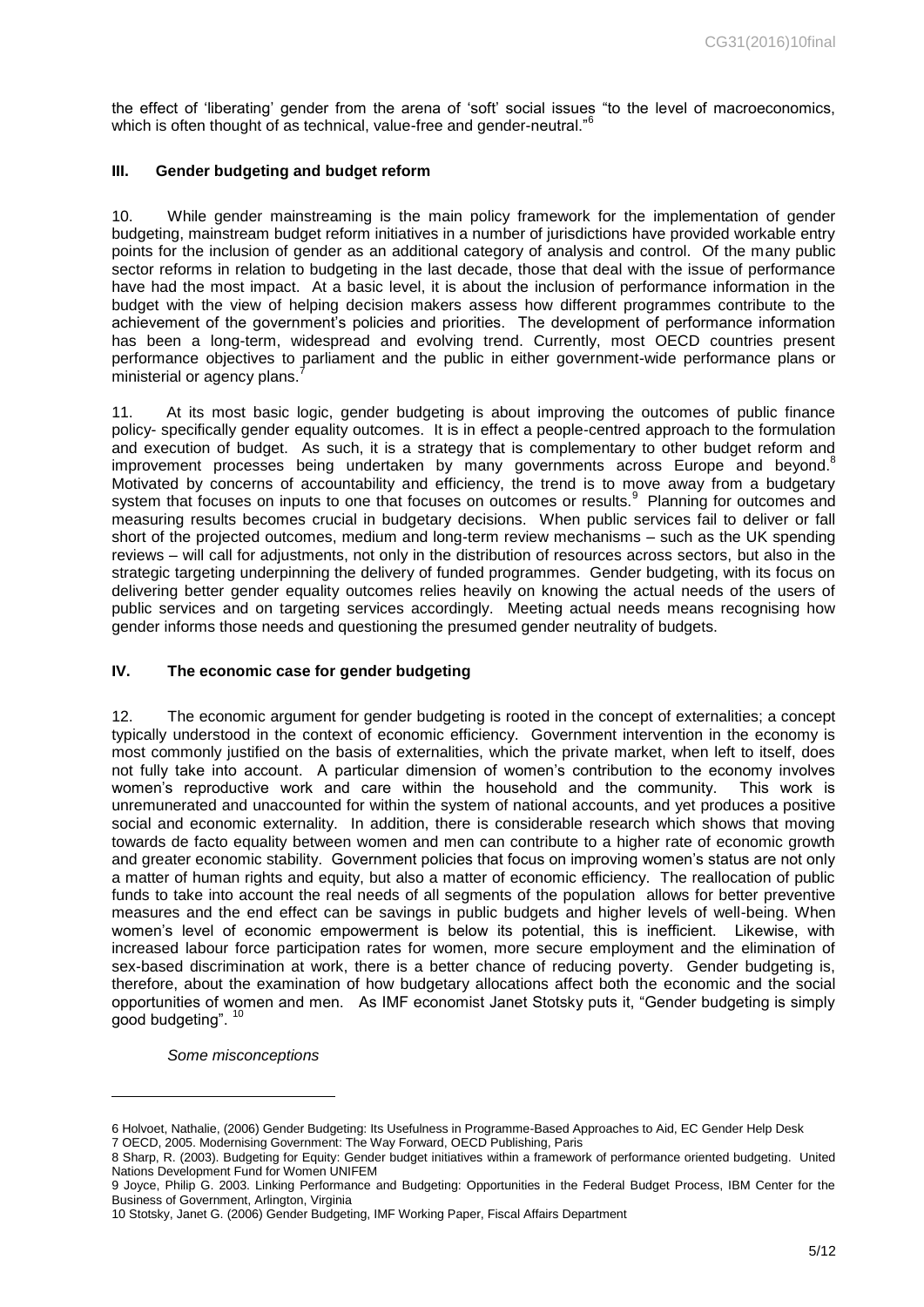- 13. In coming to understand what gender budgeting is, it is important to understand what it is not.
	- Gender budgets are not separate budgets for men and women;
	- It is not about a 50/50 share of public spending for women and men;
	- Gender budgeting does not necessarily imply an increase in spending on women.

14. The basic rationale for gender budgeting is that the beneficiaries – men and women, boys and girls – of budgetary decisions, both as recipients of public services and public goods, and as tax payers, have different needs and expectations because of the roles they play in the family, in society, in the labour market and in the economy. A fundamental question which steers the gender budgeting analysis is: How does this budgetary activity impact on gender equality: i) does it leave it unchanged; ii) does it improve gender equality; iii) or does it make matters worse? (Elson, 2004)

# <span id="page-5-0"></span>**V. Case studies**

# <span id="page-5-1"></span>**A. National Level Initiatives**

# *Austria*

15. A Federal Ministerial Council Decision in March 2004 put gender budgeting on a formal standing in Austria. The analysis which followed was incorporated in the budget documentation and in the legislative texts relating to the Federal Finance Acts for budgets '05/'06 and '07/'08. In 2006 the Federal Ministry of Finance introduced a regulation to give a legal basis to this new instrument, then referred to as 'gender audits'. At this time the approach was project oriented, designed to single out individual budget lines or tasks. The goal of these pilot projects was to pave the way for a mainstreaming, or integration, of gender as a category of analysis within the entire budget process.

16. Gender mainstreaming provides the overarching policy framework for gender budgeting in Austria, as it does throughout Europe. At the same time, Austria's budget reform process provided the vehicle for the institutionalization of gender budgeting. Budget reform required changes to the constitution as well as a new organic budget law, and the principle of using the budget to achieve gender equality was incorporated into both legal instruments. Article 13 of the constitution mandates that the management of the budget should be oriented toward the realization of de facto equality between women and men. The new organic budget law also cites 'effective' equality as a target of budget management. The provision applies to all levels of government – central, regional and local.

17. Gender budgeting in Austria has gained worldwide attention, in part because of its constitutional and legislative underpinnings and also because of its promotion by the then Director General, Budget and Public Finance. With the gender perspective incorporated into all of the institutions of the budget, including the functions of the Federal Court of Audit, gender budgeting in Austria is one of the most institutional robust examples in Europe.

18. The primary methodological approach is the identification of gender equality objectives for each budget chapter. A unique feature of Austria's approach is the inclusive of a gender equality objective on the revenue side of the budget.

19. A 2015 evaluation drew attention to the poorly specified gender equality targets that did reflect the complexity of the subject. As an example, indicating that women should constitute 50% of any given target group is a poorly conceived gender equality objective. Thus goals are not sufficiently ambitious and a lack of data means that the gender equality objectives are not being subject to evaluation, thus the control of outcomes is inoperable (Hammerschmid, 2015).

# *Belgium*

20. Legislation also underpins Belgium's gender budgeting initiative; in this case the law came into force in 2007 to give effect to the country's commitment to the Beijing Platform for Action (BPfA). Prior to this the Belgium government, during its EU Presidency, co-hosted a high level conference on gender budgeting in 2001. The conference gave the impetus for a number of pilot initiatives across Europe. In Belgium the federal Ministry of Employment and Equal Opportunities spearheaded the Belgian federal pilot project on gender budgeting. The objective was to explore the feasibility of applying gender budgeting within Belgian's federal government services.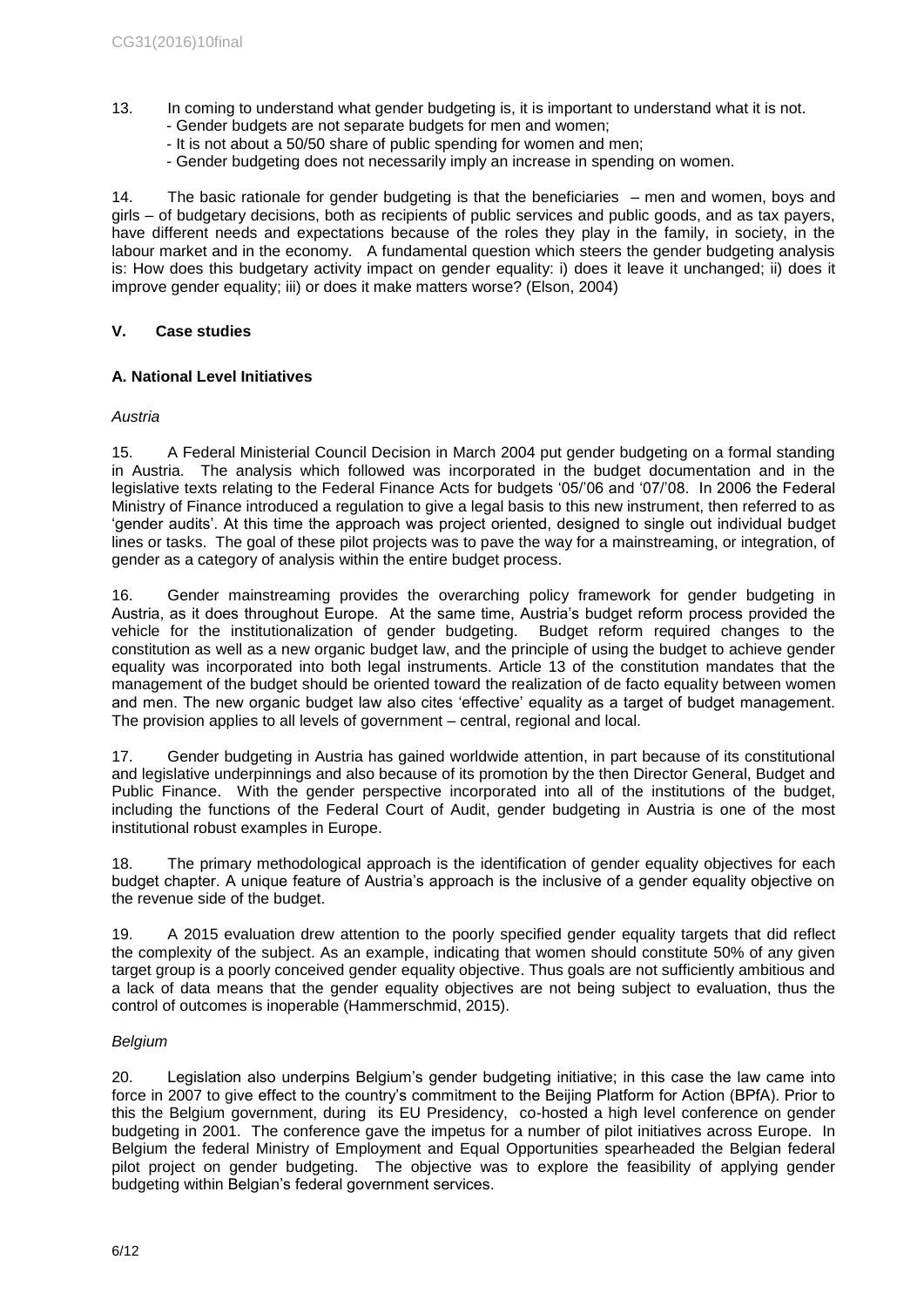21. That pilot project provided useful lessons and paved the way for the incorporation of specific gender budgeting mandates in the 2007 gender mainstreaming law. The method laid out in the law requires that each draft of the general budget must be accompanied by a 'gender note' showing each department's financial contribution to actions supporting gender equality. To assist in this accounting exercise, departments are required to rank all of their budgetary allocations according to their relevance to gender equality. Within this system Category 1 budgetary items are deemed to have no relevance to gender equality; Category 2 items are those which are specifically targeted at the attainment of gender equality; and finally Category 3 items are those which are targeted to large sections of the population and are likely therefore to have the potential to impact on gender equality. No action is required with respect to Category 1 allocations. Category 2 items are to be included in the gender note, specified in the legislation. Category 3 items are to be subjected to a 'gender test', better known as a gender impact assessment.

22. An important aspect of the law is the requirement to disaggregate by gender all statistics produced by the public administration and to use these statistics to develop gender indicators. The government's broad gender equality policy is strategically linked to the budget through the requirement on the newly appointed government to identify gender equality objectives for the term of government. These objectives are to be reflected in the 'gender note', now part of the annual budget documentation. Additionally, the law stipulates the creation of an interdepartmental co-ordination group composed of high-ranking members of ministerial cabinets and representatives of federal administrations, in order to oversee the institutionalisation of gender budgeting. Finally the Institute for the Equality of Women and Men (IEPH) is tasked with providing guidance and support.

23. The Belgian administration has experienced political instability in recent years, which is likely to have presented a challenge to new policy innovations, such as gender budgeting. Evaluations carried out by the IEPH have not been able to gather sufficient data to determine outcomes.

#### *"The former Yugoslav Republic of Macedonia"*

24. UN Women has been supporting gender budgeting initiatives in Europe (as in other parts of the world) for a number of years, providing sustained expert support and drawing upon best practice models from Western Europe. Early focus covered Albania, Bosnia and Herzegovina and "the former Yugoslav Republic of Macedonia". Work in these countries continues and has been expanded to the Republic of Moldova.

25. In August 2012, the government of "the former Yugoslav Republic of Macedonia" published its Strategy on Gender Responsive Budgeting (SGRB). The legal basis for the Strategy is contained in the Law on Equal Opportunities for women and Men, adopted by the Assembly of "the former Yugoslav Republic of Macedonia" in January 2012. The Strategy was developed by an inter-departmental working group of senior government administrators, with input from international experts and support from UN Women. It focuses on three on three strategic areas:

- introducing a gender perspective in the programs and budgets of the budget beneficiaries at central and local level

- improving the legal framework for the inclusion of gender responsive budgeting, and

- strengthening the institutional mechanisms and capacity building that are required for incorporation of the gender perspective in the creation of policies and programs and related budgets.

Within this framework, the document sets out a comprehensive set of activities with assigned responsibility and a set timeframe. Some of the activities have already taken place, including the production of a manual on gender responsive budgeting for budget users.

26. "The former Yugoslav Republic of Macedonia" began a shift toward programme-based budgeting in 2008. Through a process of strategic planning within the budget institutions, activities and projects are separated into distinct programmes and sub-programmes. This new framework and way of budget preparation imposed the need to develop indicators. One of the objectives of programme-based budgeting is to measure how the budget performs and setting indicators is necessary for this purpose. It takes a number of years before the move to programme based budgeting is completed. Thus, currently in the country there is a mix of line item budgeting and programme budgeting.

27. As part of the preparation for the SGRB, the Ministry of Labour and Social Policy commissioned an analysis of the budget process. The analysis examined the progress in this area, made recommendations for improvement and identified entry points for gender responsive budgeting. The key recommendations are incorporated into the SGRB, including the selection of members of civil society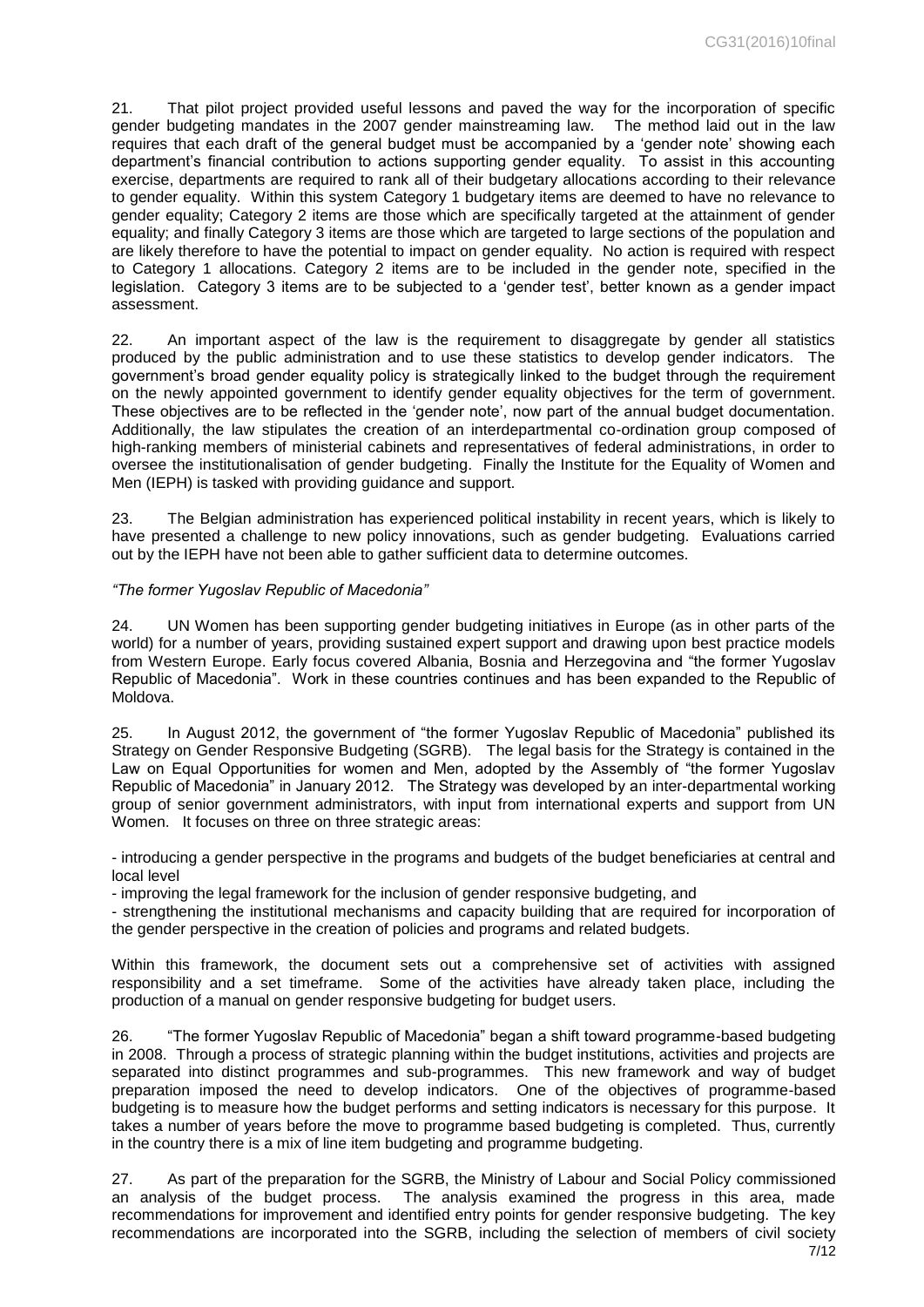organisations to be part of a body that will be set up to monitor the implementation of the SGRB. It will be a sub-group of an inter-ministerial advisory and consultative body, mandated by law to oversee implementation of the Law on Equal Opportunities for women and Men. The body is to be comprised of head public servants, representatives of civil organisations, associations of employers, experts, representatives of local self-government, trade unions and other entities.

#### *Kosovo*<sup>11</sup>

28. Kosovo has been the beneficiary of a considerable level of activity at both central and municipal level on gender budgeting, primarily initiated and supported by national country donor organisations.<sup>12</sup> The focus has been primarily on awareness raising and capacity building.

29. Of particular note is the work supported by GIZ, the Germany aid agency, which enabled the cooperation of the Ministry of Labour and Social Welfare (MLSW) and the Kosova Women's Network (KWN) to employ gender budgeting tools in the formulation of the 2015 budget document as well as in preparation for the MTEF for 2016-2019. The MLSW was chosen for this pilot exercise because of its direct relevance and potential for immediate significant impact on gender equality, and also because the Ministry had collected a significant level of gender disaggregated data. The exercise produced important learning and a number of useful guides were produced. Significantly, ongoing co-operation between KWN and MLSW and the Agency of Gender Equality (AGE) has resulted in the inclusion of important gender budget strategies in the formal budgetary institutions. These include the inclusion of gender related instructions in the Budget Circular and the production of a statistical document demonstrating trends in the sex disaggregated distribution of expenditure by each department. In June 2015, a new law on gender equality<sup>13</sup> requires all institutions of the Republic of Kosovo to adopt gender budgeting and gives a special role to AGE, which is attached to the office of the Prime Minister, in overseeing the implementation of gender budgeting.

#### *Republic of Moldova*

30. The Republic of Moldova has been engaged in a comprehensive programme of modernization and reform covering public administration, the budgetary processes and the delivery of public services. Among the most significant reforms are the harmonization and unification of the budget (removal of offbudget expenditures), introduction of a medium-term expenditure framework (MTEF), adequate budget coverage of state guarantees, and regular macroeconomic forecasting.

31. The introduction of performance-based budgeting (PBB) is central to the reform programme. The Law on Local Public Finance was passed by parliament in 2013 and became effective in January 2015. All levels of government – central regional and local – are scheduled to change over to PBB by 2016.

32. The model developed by Austria provided synchronicities with the Republic of Moldova, particularly in terms of how Austria used its budget reform process to institutionalize gender budgeting. Thus, a study visit to Austria was arranged in 2012. More recently a similar study visit for key officials was organized with the government of Iceland, where gender budgeting has evolved very successfully.

33. The most recent initiative in the Republic of Moldova encompasses the revision and updating of post-graduate modules on GRB and the expansion of courses to include under-graduate level, as well as short courses. It also involves the drafting of new knowledge and promotional products. An international consultant has been engaged to provide advice and training to the ASEM, the academic institution responsible for delivery of the revised and expanded academic curriculum.

-

<sup>11</sup> All references to Kosovo\*, whether the territory, institutions or population, in this text shall be understood in full compliance with United Nation's Security Council Resolution 1244 and without prejudice to the status of Kosovo. 12 Most notably Switzerland, the USA, Austria and Germany

<sup>13</sup> Law No. 05/L -020-+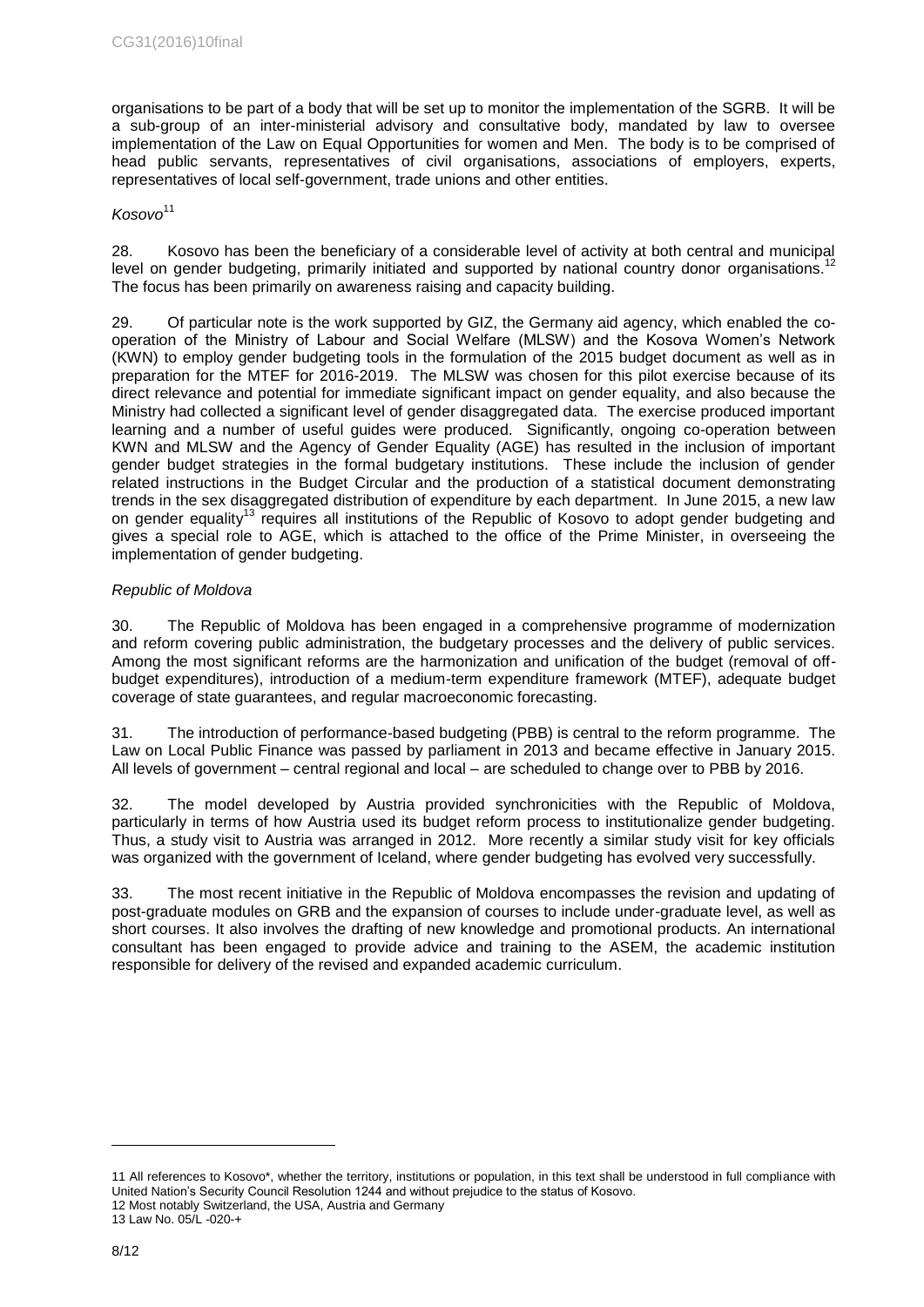# <span id="page-8-0"></span>**B. Regional initiatives**

*Berlin*

34. Germany has not engaged with gender budgeting at central government level. It did however commission a feasibility study, published in 2006. A recent study (Quinn, 2015), which set out to examine why Austria and Germany went down different paths in relation to gender budgeting, shows that the interactive effect of a number of factors shaped the different outcomes in both cases. Germany could not avail of the opportunity of administrative reform which allowed the Austrian Federal government to 'piggy-back' its more political gender budgeting innovation onto a seemingly managerial/technical innovation. More importantly, the federal government in Germany believed that gender budgeting was best carried out at the lower levels of government, since the delivery of public services, and therefore of spending authority, is devolved to those levels of government. A number of cities in Germany have engaged with gender budgeting to one degree or another, working to redistribute public funds to achieve better targeted, and therefore equitable, outcomes for both women and men. So, while the federal government absolved itself of responsibility for gender budgeting at the national level, it did, however, concede that should the government proceed at some time in the future with budgetary reform, that would be the time to reconsider its position on gender budgeting.

35. There have been a number of dynamic gender budgeting initiatives at Lander and City level in Germany. Arguably, the most successful and sustained is that of Berlin. Supported by parliament and led by the Senate Department of Finance, Berlin has been working with gender budgeting since 2003. An early objective was to enhance the transparency of the budget process. A pilot project looked at institutional transfers and focused on incorporating sex-disaggregated data in the 2005 and 2006 budgets. The process is steered by an interdepartmental working group, comprised of senior officials from the Department of Finance and the Department of Labour, Integration and Women. In the early days, representatives from civil society were part of this group.

36. For a number of years the focus was on increasing the amount of gender relevant information in the budget. More recently the procedure has evolved with the introduction of a mechanism that would allow for a shifting of budgetary allocations produce better gender equality outcomes. This has meant a deepening of the analysis, allowing officials to go beyond identifying the beneficiaries of public services as either male or female. Since gender budgeting is not about a 50/50 allocation of the budget between men and women, gender expertise is required to carry out comprehensive analysis of the gendered needs of both men and women.

37. The most recent budget for the Senate of Berlin (2016/17) demonstrates the effectiveness of the new steering tool. The gender disaggregated analysis of the budget is concerned with both internal and external use: that is to say with how resources are distributed between male and female employees and also on programmes delivered to the gender public. Each chapter of the budget begins with a sexdisaggregated breakdown of public employees. This is accompanied by a breakdown of monthly salary and explanation for the apparent gender pay gap. Importantly, where the analysis reveals a gender imbalance in terms of budgetary outcomes between males and females, the steering mechanism is utilised to guide budget makers on how and to what degree measures need to be reformulated to redress the gender inequity.

#### *Andalusia*

1

38. The basis for gender budgeting in Andalusia is a 2003 law on Fiscal and Administrative Measures. The law establishes two provisions: the first is the requirement that the regional budget presented to parliament contain a Gender Impact Report<sup>14</sup> and the second is the setting up of a Commission within the Ministry of Finance to oversee the execution and approval of the Gender Impact Report. A particular innovation is the G+ classification system to prioritise those budget programmes that are most relevant to advancing gender equality. Four criteria are used to select programmes that:

- have a transformative capacity;

- have the capacity to impact on a large scale;
- have the capacity to reduce gender inequality, and
- relate to employment in the administration of the region.

<sup>14</sup> This is modelled on the Gender Aware Budget Statement, one of the Commonwealth Secretariat tools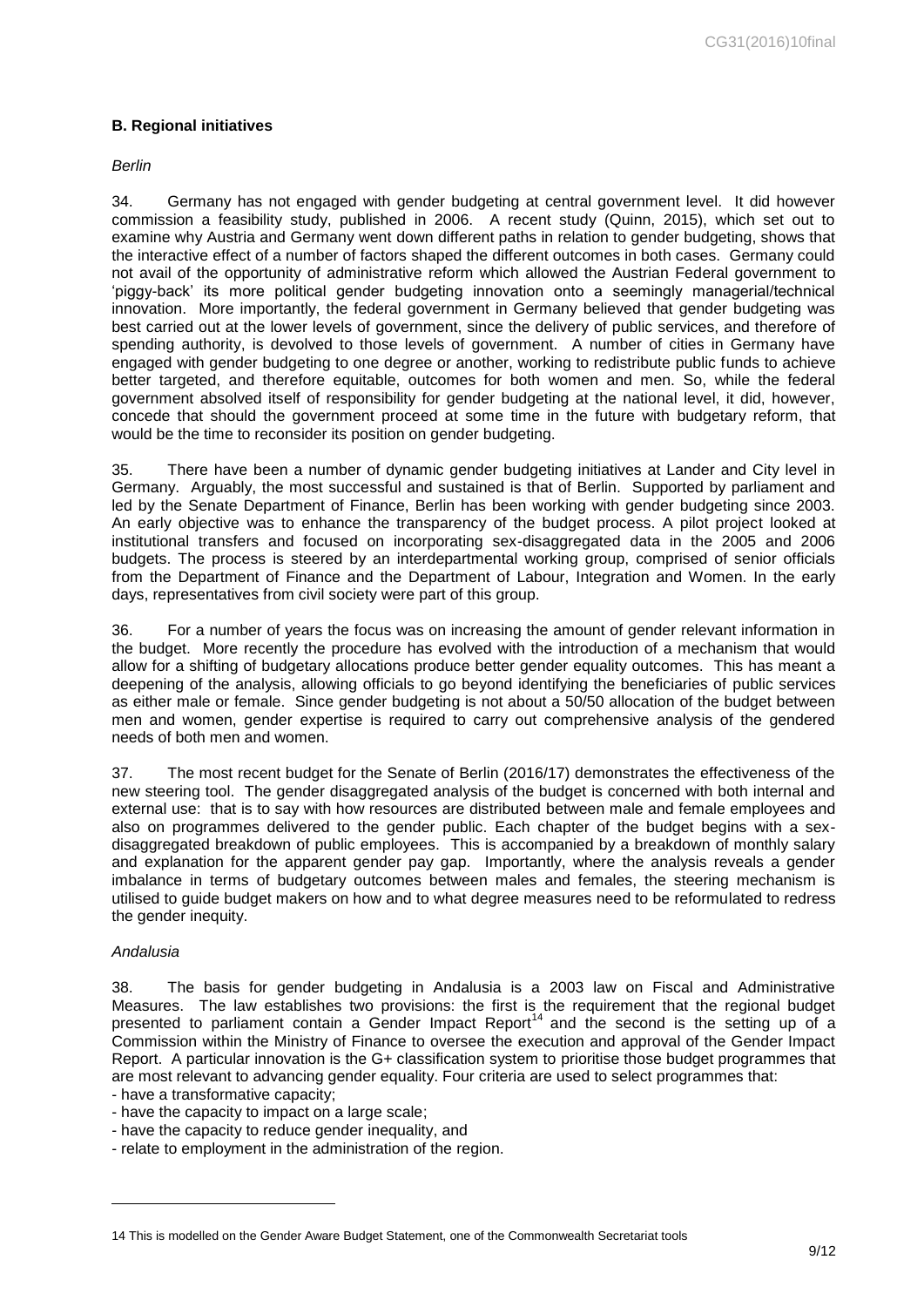39. The scoring process is accomplished through a participative process involving input from all administrative centres on all budgetary items, combined with objective information on target groups of service users as well as academic input.

40. While each agency is responsible for classifying its programmes, the Gender Impact Commission (an inter-departmental coordinating body) must approve them. In addition, each programme is reviewed annually with the expectation that as expertise develops among the staff, programmes that previously had been perceived as having no or little gender relevance might be reclassified as having gender relevance.

41. Once classification is in place, strategic objectives with corresponding actions are planned, along with indicators and an evaluation and monitoring system. Since its introduction the methodology has been improved year on year with a continuous programme of capacity building for civil servants. An organisational change process underpins the shift to gender responsive budgeting whereby there is a focus on changing values, priorities and stereotypes through new learning processes and the provision of expert technical assistance.

42. The Gender Impact Report of the 2010 budget points to significant progress toward the goal of the standardisation of a system of analysis within the day-to-day operations of each agency. Among the progress listed are:

- a decrease in the number of projects designated as having no gender relevance

- an increase in the number and quality of indicators – 21 more gender equality indicators between 2009 and 2010

- the introduction of the strategic guidance document for each budgetary activity which would be maintained and updated in terms of progress on gender equality outcomes.

# <span id="page-9-0"></span>**C. City initiatives**

### *Vienna*

43. For the city of Vienna, gender budgeting is a financial instrument whose aim is to make the consideration of gender integral part of budget policies. Crucially, it means expanding the traditional budget process without creating separate budgets. Vienna began to engage with gender budgeting in 2005. In 2009 the obligation on all levels of government to "aim at the equal status of women and men in the budget management" was enshrined in federal constitution (Art. 3, (13)).

44. With the entire budget of the City of Vienna subjected to the gender budgeting process, the first step undertaken by budget officials is to assess the relevance of the budget under consideration to gender equality. This gender-relevance test is used extensively in other jurisdictions and is a way of encouraging budget officials to take gender into account, most likely for the first time. Thinking of the beneficiaries of public services as male and female and understanding that public policies (including budgetary policies) impact on men and women differently, allows for the beginning of a gender analysis.

45. Other tools are employed to determine if changes in the allocation of the budget can effect changes in opportunities and options. Consideration is also given to how the service for which the budget is designed is delivered so as to maximise access for all, both men and women. In some cases it has been determined that not all people have the same access to City services and resources need to be devoted to improve access.

46. Vienna also applies a gender budgeting approach to its procurement and subsidies policies. For example according to a decree issued by the Chief Executive Director of the City of Vienna, tenderers for service contracts must commit to the implementation of measures for the promotion of women. When it comes to subsidies given by the City to cultural, research and sports projects, bonus points are awarded to projects that detail a gender equality component.

# *Reykjavik*

47. Gender budgeting in Reykjavik began in 2011, with a pilot project, when the mayor set up a steering group for this purpose, with a mandate to analyse the budget to determine difference in impact on women and men, and to reformulate budget policies and distribution of resources to achieve gender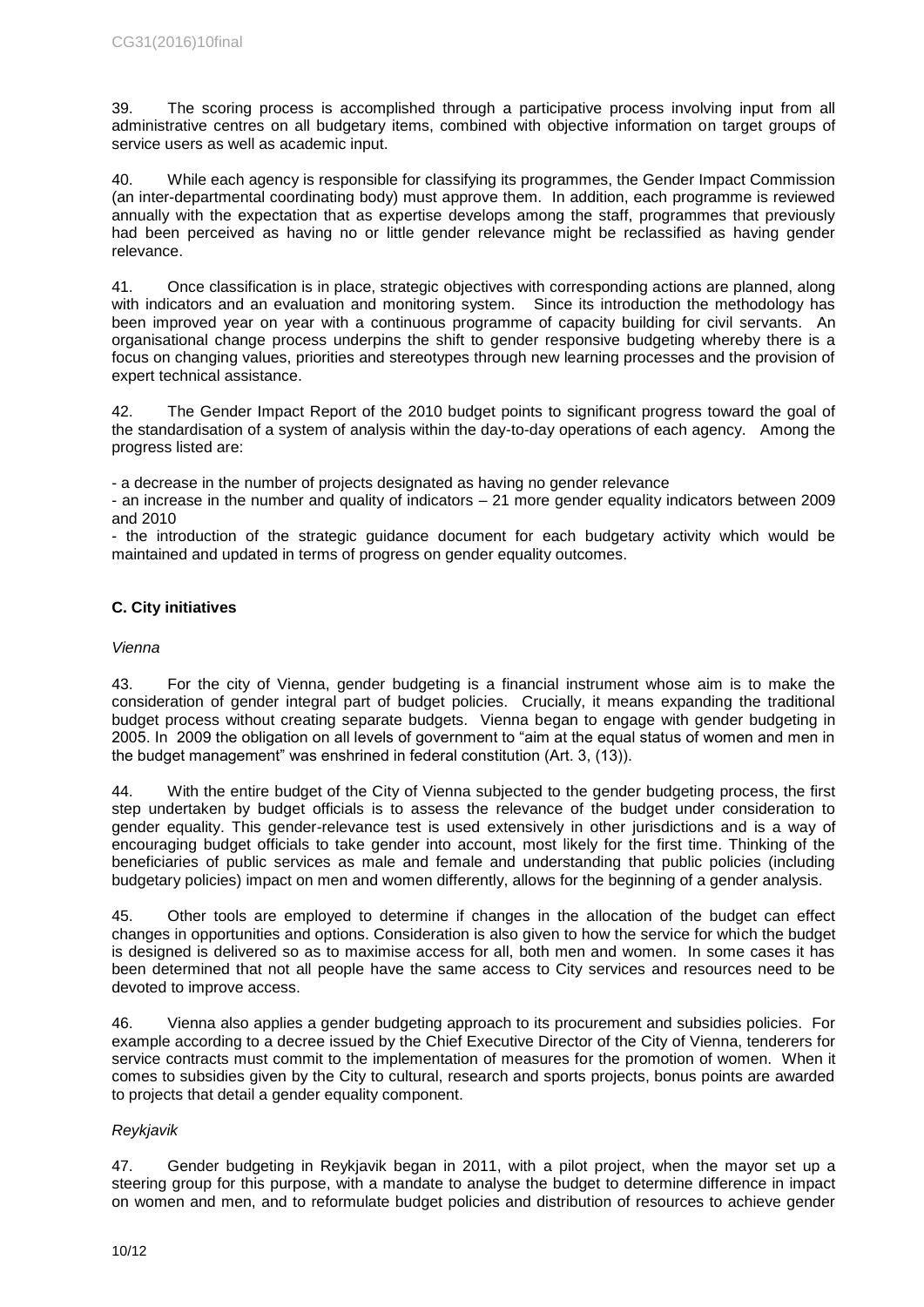equality outcomes<sup>15.</sup> The steering group drew up an action plan to implement gender budgeting in the city.

48. A second phase in 2012 required each city department to carry out a pilot project. The objective was to conduct a gender analysis on at least one aspect of their budgetary remit. In all 16 pilot projects were delivered and the resultant analyses formed the foundation for further action. In the first instance, the steering group proposed, and the City Council adopted, changes to the budget process to ensure further implementation of gender budgeting. What followed was a set of projects implemented within the framework of departmental service fields, all aimed at improving gender equality in the city. The city is now in its fourth phase (2014-2018) of gender budgeting, which aims to anchor this approach completely in the budget process, applying it in all service and policy areas.

49. One of the problems that Reykjavik and other cities have had to face is the lack of genderdisaggregated data. Although Iceland's 2008 Gender Equality Act makes the analysis of statistics according to gender obligatory, the collection of sex-disaggregated data has been inconsistent and partial and remains a work in progress.<sup>1</sup>

50. The city also reports resistance to the concept in some sectors of the population, such as the perception that this only concerns women and the view that it just amounts to having an equal number of women and men using certain public services. To counter this and accompany the rolling out of the project, the city has organised awareness-raising events (e.g. a symposium in 2015) and in 2016 the University of Iceland ran a course on gender budgeting to cover the issues in more depth.

#### *Gothenburg*

1

51. Sweden has been active in its efforts to incorporate a gender equality perspective in its economic policy since the 1980s, and in 1988 a special appendix was introduced into the Budget Bill to show the distribution of economic resources between women and men. Since 2003, this appendix has been attached to the Budget Statement. In late 2014, the newly formed government recommitted itself to gender budgeting, to improve both budget transparency and gender equality (Quinn, 2016).

52. A number or cities in Sweden have likewise been engaged with gender budgeting, with Gothenburg being one of the most active. For Gothenburg, gender budgeting is a matter of revealing the people behind the numbers. Understanding that public resources are not simply about buying services, but about meeting the needs of people – women and men, girls and boys. The real test of how budgets are performing is how well the needs of people are being met. Gender budgeting tools are used to analyse how public resources are used from a gender perspective. The aim is avoid public funds being allocated in a manner that is unfair and discriminatory,, but rather in a way to achieve a more equitable distribution of resources between the sexes [\(http://www.includegender.org/\)](http://www.includegender.org/).

53. One particular focus in Gothenburg is its subsidies to sports organisations. With an annual budget of SEK 80 million, most of the funding goes to sports for children and young people between the ages of seven and twenty-six. A comprehensive gender analysis of this stream of funding revealed a number of important aspects of how boys and girls benefit from city spending. Organised sports are highly segregated by gender (this is not unique to Gothenburg), with boys numerically predominant within most sports. In Gothenburg, for 36 out of 44 sports, a greater proportion of activity grants to boys than to girls (64% and 36% respectively). When it comes to investment grants, for nine out of eleven sports those benefiting boys outweigh those for girls. The only sports where a greater proportion of the grants go to girls are horseback riding and gymnastics. Overall the analysis showed that 37 per cent of the grants went to girls, while 63 per cent went to boys.

54. The analysis pointed to a number of recommendations including making more sports and activities available to girls; distribute resources between girls and boys more equitably; and offer young people grants for memberships in private gyms and health clubs.

55. Another important initiative began in late 2015 in the University Gothenburg. The goal is for the entire University to be analysed from the outside and for the whole organisations to be permeated with a gender equality perspective. Building on its existing efforts to mainstream gender, each faculty will select

<sup>15</sup> Gender budgeting in the City of Reykjavik. [http://reykjavik.is/sites/default/files/gender\\_budgetin\\_in\\_the\\_city\\_of\\_reykjavik.pdf](http://reykjavik.is/sites/default/files/gender_budgetin_in_the_city_of_reykjavik.pdf) 16 United Nations. Human Rights Council: Report of the Working Group on the issue of discrimination against women in law and in practice, Addendum, Mission to Iceland, 2014.